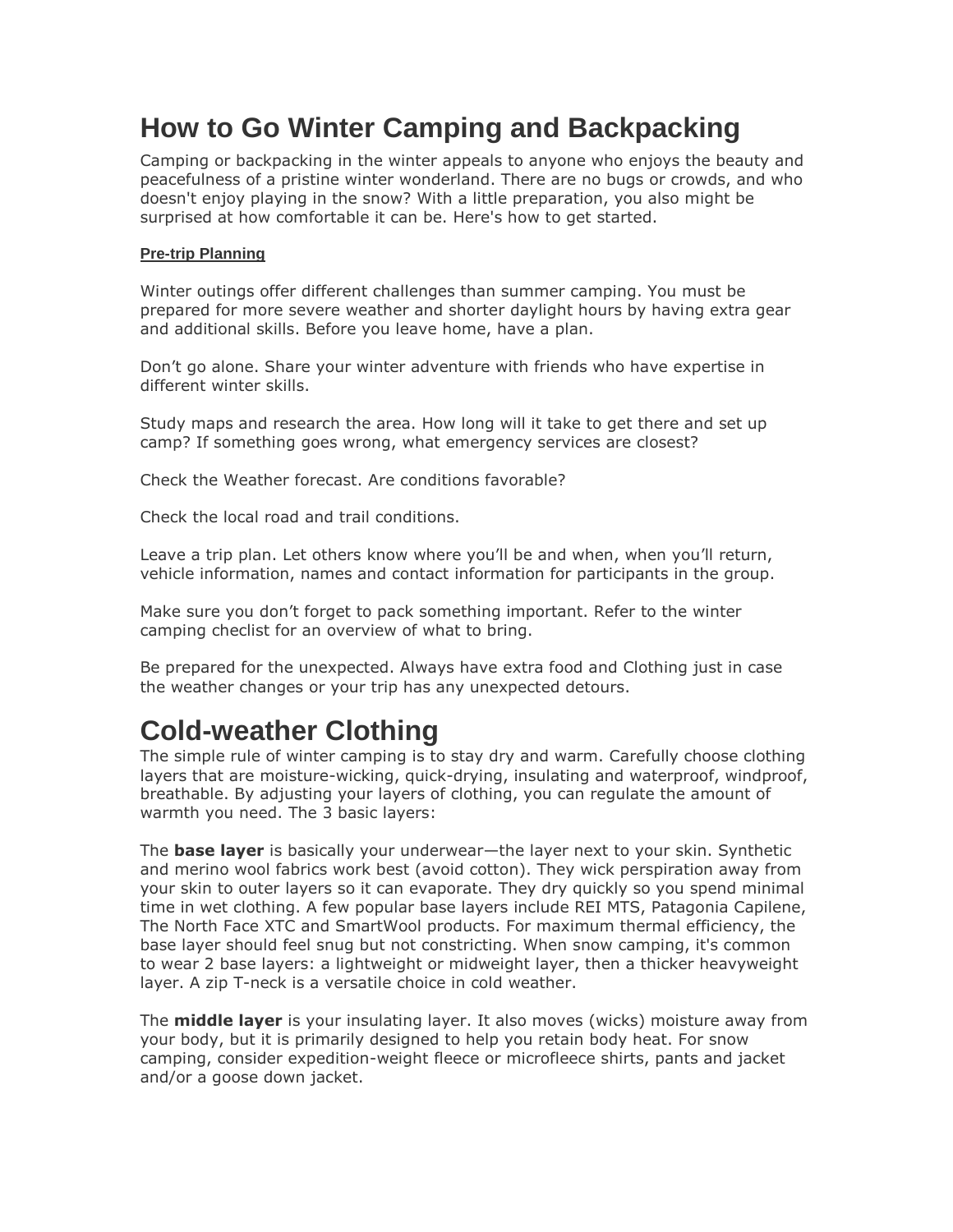The **outer layer**, or shell, is your waterproof/windproof/breathable layer. Shells made of laminates such as Gore-Tex, eVent or REI Elements offer premium protection. Less expensive alternatives typically use polyurethane-coated fabrics that are equally waterproof but somewhat less breathable. Many are designed with core vents and underarm vents to help you expel excess heat and moisture.

**Tip:** If you take a break, put on a layer so you don't cool off too much. Your body will have to work harder to warm up again.

## **Boots**

Depending on the snow/weather conditions, it's possible to get by with traditional hiking boots. However, most snow trekking is greatly enhanced by boots that are waterproof and insulating. These can be so-called winter boots

**Tip:** Warm up socks and boot insoles by keeping them in the sleeping bag next to you.

## **Key Winter Accessories**

**Hats:** You lose a significant percentage of your body heat through the top of your head. Follow the old mountaineering adage: "If your feet are cold, put on a hat." A warm hat is critical for snow camping. Consider windproof models such as those made of Gore WindStopper fabric.

**Gloves and mittens:** This is another must. Take extras, too, in case they get wet.

- **Gaiters:** A must for deep snow, they help keep snow, rain and water out of your boots. They even add a bit of warmth. Be sure to use a waterproof/breathable model—they cost more but are designed for winter use.
- **Goggles and glasses:** Always protect your eyes from sun and wind. There are different lens tints for various weather conditions.
- **Socks:** your feet need a thin, snug layer next to the skin and a second layer over it, both made of merino wool or synthetic wicking fabrics. The thickness of your second sock is determined by your boot fit. An extra sock will not keep your feet warm if it makes your boots too tight and restricts circulation. Take extras.

## **Winter Gear Considerations**

## **Backpacks**

Winter backpacking requires extra gear, so you most likely want a high-volume pack. Pack as lightly as you can, but always make sure you're prepared for winter weather and conditions.

Rough guidelines for a 2- to 4-day winter backpacking trip:

**Lightweight:** minimum 4,000 cubic inch pack **Deluxe:** approximately 5,000 cubic inch pack or larger.

#### **Sleeping Bags**

A sleeping bag helps retain your body heat to keep you warm, and keeping warm is essential to snow camping. Make sure you use a bag that's rated at least 10°F lower than the coldest temperature you expect to encounter. You can always vent the bag if you get too warm.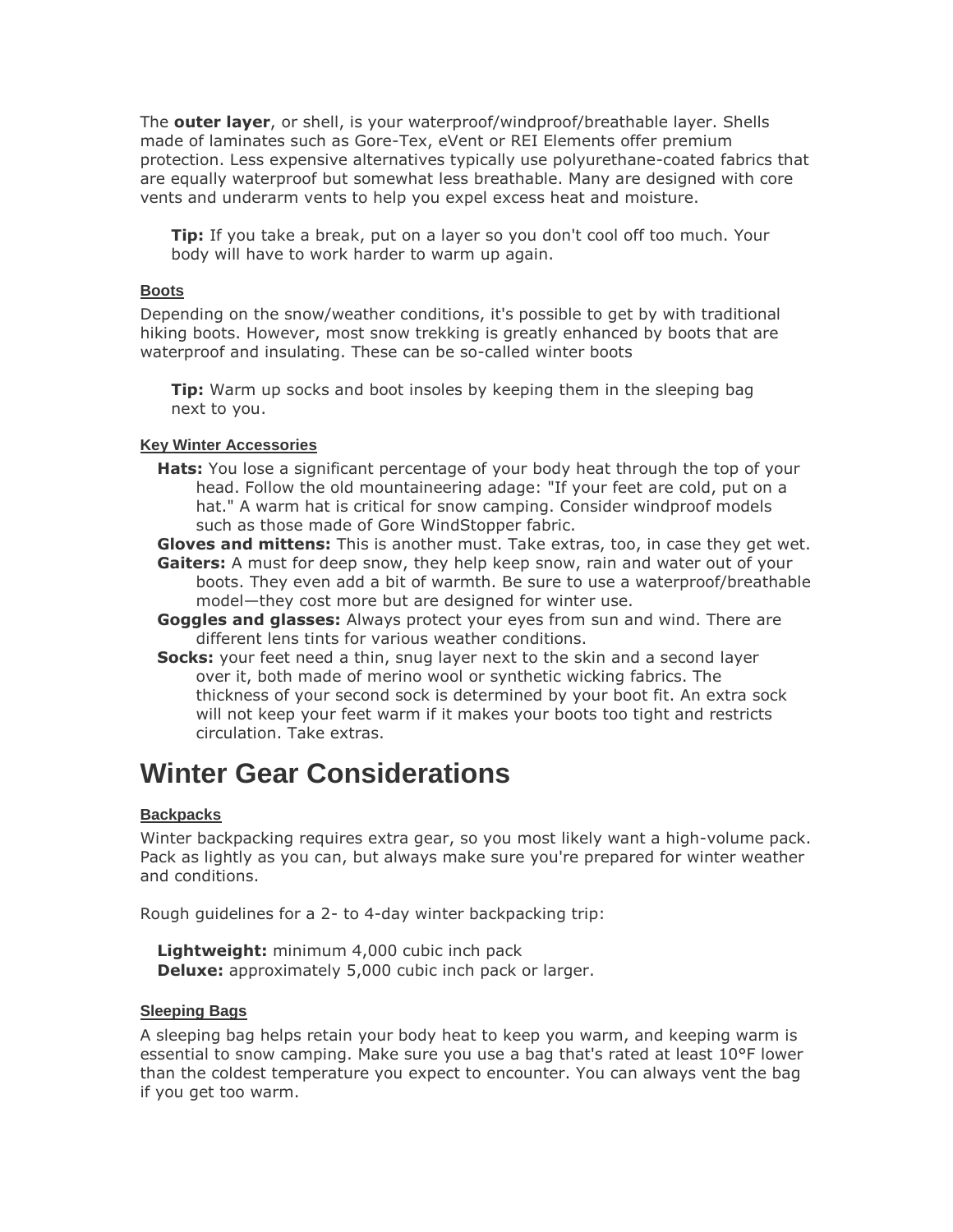Bags are generally categorized as follows:

| <b>Bag Type</b> | <b>Comfort Rating (°F)</b>     |
|-----------------|--------------------------------|
| Summer Season   | $+35^{\circ}$ and higher       |
| 3-Season Bag    | $+10^{\circ}$ to $+35^{\circ}$ |
| Cold Weather    | $-10^{\circ}$ to $+10^{\circ}$ |
| Winter/Extreme  | $-10^{\circ}$ and lower        |

Cold- and winter-rated bags are supplied with generous amounts of goose down or synthetic insulation. Down is the most popular choice due to its superior warmth-toweight ratio—just make sure to keep it dry (when wet, down loses much of its insulating ability). These bags are distinguished by their draft tubes behind the zippers, draft collars above the shoulders and hoods to help keep the heat in the bag.

## **Sleeping Bag Liner**

Using a bag liner adds extra warmth, minimizes wear and helps keep your bag cleaner. The extra layer can add 8° to 15°F of warmth.

## **Sleeping Pads**

These provide both cushioning and insulation. **For winter camping, be sure to use 2 pads** to help insulate your body from losing body heat on a cold surface such as snow. Pads are rated by R-value, the measurement of insulation, ranging between 1.0 and 8.0. The higher the R-value, the better it insulates.

## Rules of thumb:

Use a closed-cell foam pad next to the ground and a self-inflating pad on top to get the best insulation from the cold ground. The foam pad also serves as insurance if the self-inflating pad gets punctured. A closed-cell pad is your warmest option. It is a thin, dense foam made of closed air cells that block water and stop air circulation. Self-inflating are a combination of open-cell and closed-cell foam.Open-cell foam pads have open air cells that absorb air and create more cushioning.

While a 3/4-length pad is fine for spring through fall backpacking, a full-length pad is recommended for winter use.

## **Ground Cloths**

A ground cloth protects your tent from dirt and twigs, plus winter campers find that it deters any water that might seep from the snow through the tent floor. You can use any tarp as a ground cover.

#### **Lighting and Batteries**

Winter nights are long, so make sure your headlamp and flashlight batteries are new or fully charged before an excursion and always take extras. Lithium batteries perform well in cold weather, but they can overpower some devices like headlamps. Check your product's manual for compatibility. Alkaline batteries are inexpensive and should work in any device, but they drain at a faster rate.

**Tip:** Cold temperatures decrease battery life. Store your batteries and battery-operated devices inside your sleeping bag to keep them warm.

#### **Route-finding in Winter**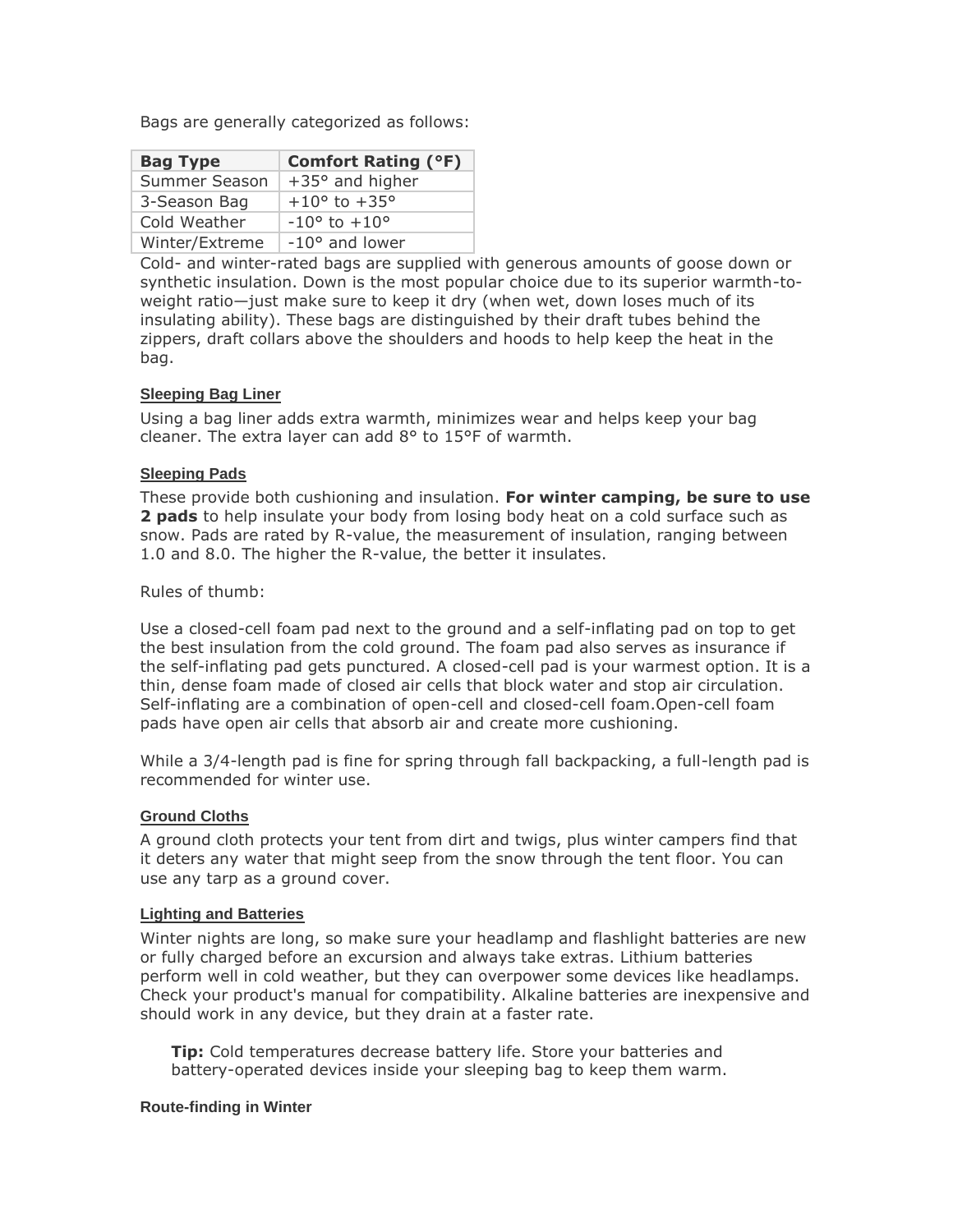Excess snow or bad weather may hide the trail and/or your destination. Before heading out, make sure everyone in your group has a good map and route description. If using a GPS, program in lots of waypoints.

Study your map and plot your compass bearings in advance so you know what terrain to expect. Beware of simply following someone else's tracks, as this person may not know where he or she is going! Plan and follow a safe route. Avoid snowcovered rivers and lakes, snow bridges, You may need to vary your route somewhat

If you get lost:

Stop and evaluate the situation. Stay calm. Check map and compass (and GPS, if available). Make yourself easy to find—visually and audibly. Stay together.

## **Making Camp in the Snow**

Make sure you start your hike or drive early enough to reach your destination with time to spare. Give yourself time to relax, have a snack, cool down and put on extra clothing layers. You want plenty of time to be selective in finding the right camp spot and setting up your gear.

Winter campsite considerations:

Is there natural wind protection? Is there a good water source nearby—or will you need to melt snow? Is the site free of avalanche danger? Is it reasonably safe from falling trees and branches? Does it give privacy to and from other campers? Are there landmarks to help you find the camp in the dark or a snowstorm? Where will the sun be in the morning? A sunny spot will help you warm up faster. In patchy snow conditions, set up camp on the snow or an established campsite of bare ground and no plant life. Always practice **Leave No Trace** camping ethics.

## **Types of Winter Shelters**

#### **Mountaineering (4-Season) Tents**

For snow camping, you ideally want a "mountaineering tent" (also known as a "4 season tent") that's easy and quick to set up in frigid conditions. These tents are a bit heavier than 3-season backpacking tents but offer better protection against the elements.

Typical mountaineering tent features:

Dome shape and an extra-strong pole structure to combat high winds and shed snow loads.

Mostly solid fabric (instead of mesh) for more warmth and strength.

Dual doors for easy access for 2 campers or for a sheltered entrance/exit in bad weather

Extra guy lines for more stability in high winds

A gear attic (a mesh shelf that hangs the ceiling) to stow gear and free up floor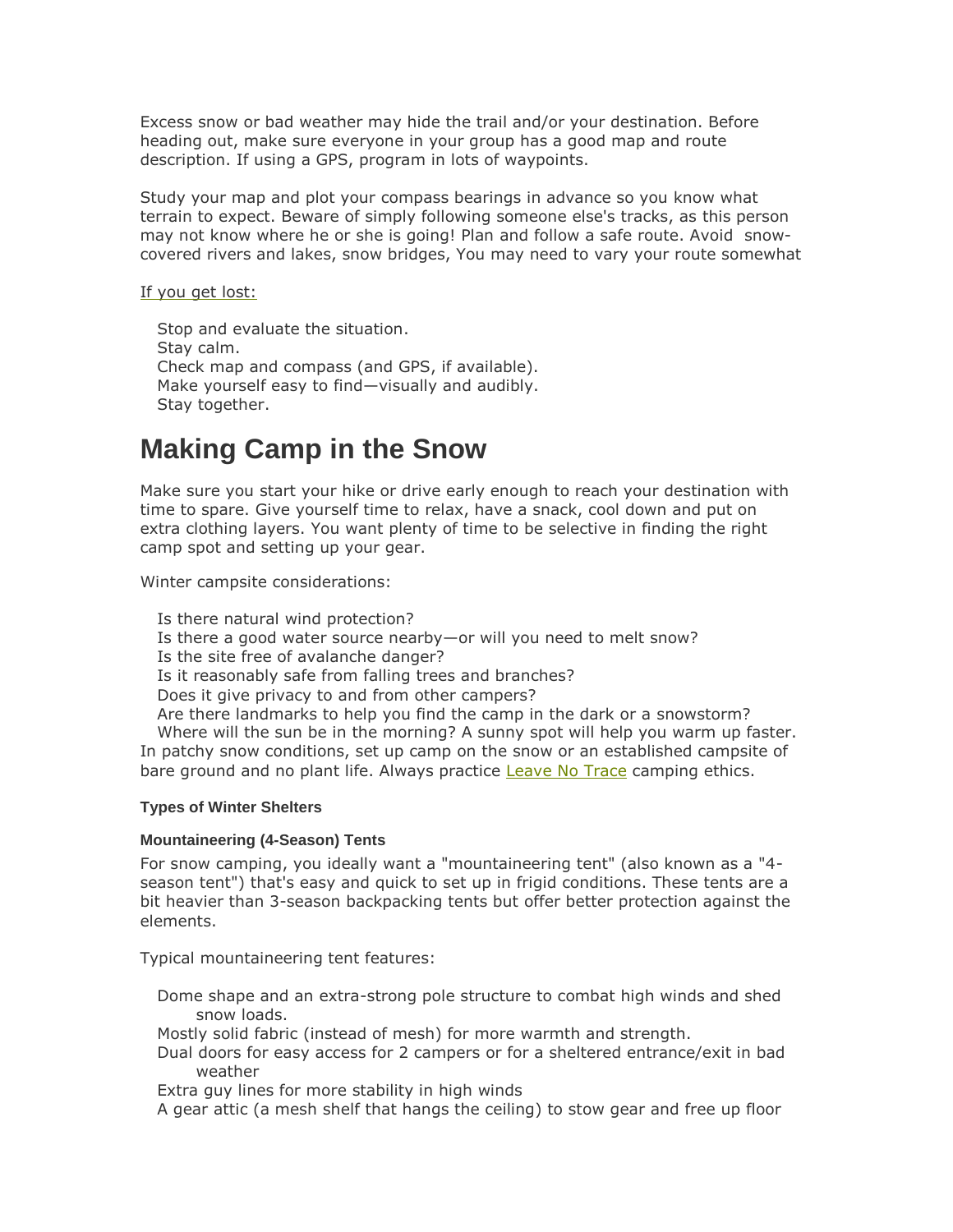#### space

Large vestibule(s) for wet-gear storage or a sheltered cooking area. Mountaineering tents employ either single-wall or double-wall construction. Each has its advantages

| Single-wall                   | Double-wall                           |
|-------------------------------|---------------------------------------|
| Lighter weight                | Heavier and bulkier                   |
| Cooler than a double-wall     | Warmer than a single-wall             |
| Quick setup                   | Longer setup time                     |
| Cost more than a double-wall  | Cost less than a single-wall          |
| Potentially more condensation | Better ventilation, less condensation |

## **Setup tips:**

- If it's windy, build a snow wall if possible. If it's not feasible to do so, then dig out the snow a couple of feet down for your tent and vestibule. This helps to reduce wind impact.
- Pack down the snow before setting up your tent. Loose snow is more likely to be melted by your body heat and make it uncomfortable for sleeping.

## **Bivy Sack**

Ultralight backpackers can opt to skip the tent and go with a bivy (short for [bivouac\)](http://www.rei.com/expertadvice/articles/bivy+sack.html) sack instead. A bivy sack keeps you and your sleeping bag dry and adds about 10°F of warmth to a bag. A bivy is simply a waterproof/breathable overbag for your sleeping bag that provides one of the lightest ways to protect yourself from the elements. A few models have mesh netting and poles that give tent-like protection around the head area. These are sometimes called bivy shelters.

**Tip:** There is no room to stow your gear in a bivy sack, so remember to bring a cover for your gear.

## **The Winter Kitchen**

#### **Your Stove**

Liquid-fuel stoves are recommended for cold temperatures. White gas is readily available in North America. Before you leave home, always make sure your camp stove is working properly.

Other winter camping considerations: You may want a windscreen and heat exchanger to improve cooking performance. Keep in mind, too, that you'll use more fuel at higher elevations, and it takes extra fuel to melt water. Finally, bring a backup stove, just in case. The added benefit is that having 2 stoves speeds up the group-cooking process.

#### **Camp Cooking Area**

It's best to have a sheltered cooking spot which can be as simple as using your tent's vestibule. If you have the time and energy, dig a trench about 3 feet deep to create a cooking area that is sheltered from the wind. One of the joys of winter camping is the ability to build a kitchen, using your shovel to make a cooking surface, seats, table and even a storage cabinet. Use your imagination to make it as elaborate as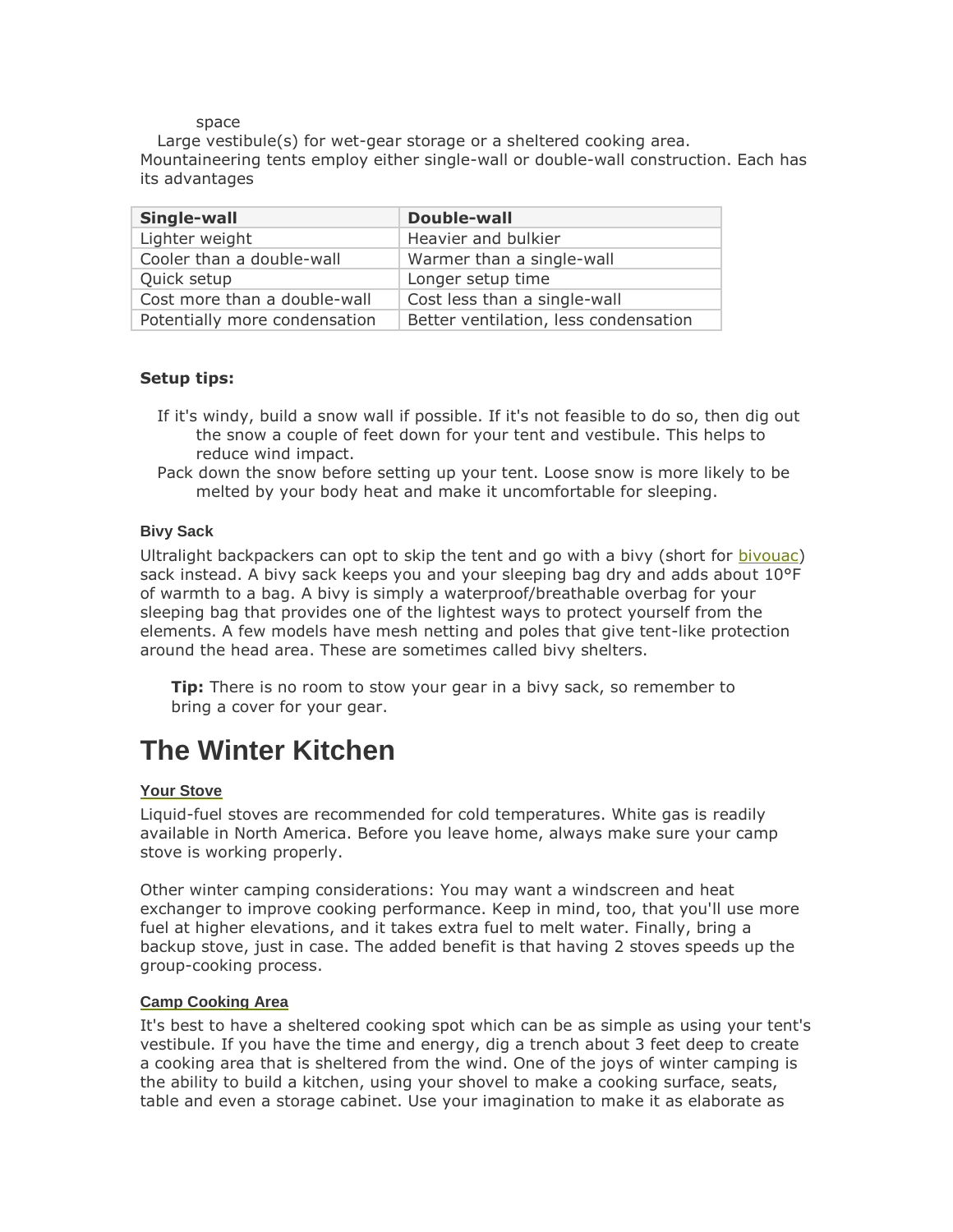you'd like. Consider taking a foam sit-pad to use while cooking on the cold surface. It helps you stay a little warmer and drier.

## **Food Tips**

Proteins, fats and carbohydrates all provide energy.

Proteins (meats, dairy and eggs) help build muscles and body tissue.

Fats (nuts and meats) are used primarily for energy.

Carbohydrates (cereals, legumes, vegetables, fruits, breads and candy) also provide energy.

During your activity, there are many **energy foods**, performance beverages and snacks available. Consider food that does not take much cook time or clean up. Look for one-pot meals, or better yet buy some freeze-dried entrees and breakfast foods just add hot water in the pouch and pack the garbage out. No dirty dishes!

Avoid caffeine; caffeine restricts blood flow and cools your extremities.

**Tip:** To stay warmer, don't stop for long lunches where you cool down and then need to put on more layers. Instead, take short breaks to snack on food, or simply nibble while you're moving.

## **Cold-weather Health Concerns**

## **Hypothermia**

This is the body's temperature decreasing due to exposure to the cold conditions. It can be life threatening. A person can become hypothermic without even noticing it.

Symptoms:

Shivering, Slurred speech, Non-communication, Lethargy.

Prevention:

Stay warm, Stay dry, Stay hydrated, Eat well.

Remedies:

Put on dry clothing. Eat and drink warm foods and drinks. Put the person in a sleeping bag pre-warmed by another person—a hypothermic person doesn't have enough heat to warm the bag. Put warm water in bottles and place in the sleeping bag with the person. Use another person to warm the hypothermic person. In severe cases, careful evacuation to a medical facility is required.

**Tip:** Carry a small thermos with a hot drink or soup—it'll warm you up when you're getting cold.

#### **Frostbite**

This happens in cold-weather conditions. Frostbite is a freezing of the tissues usually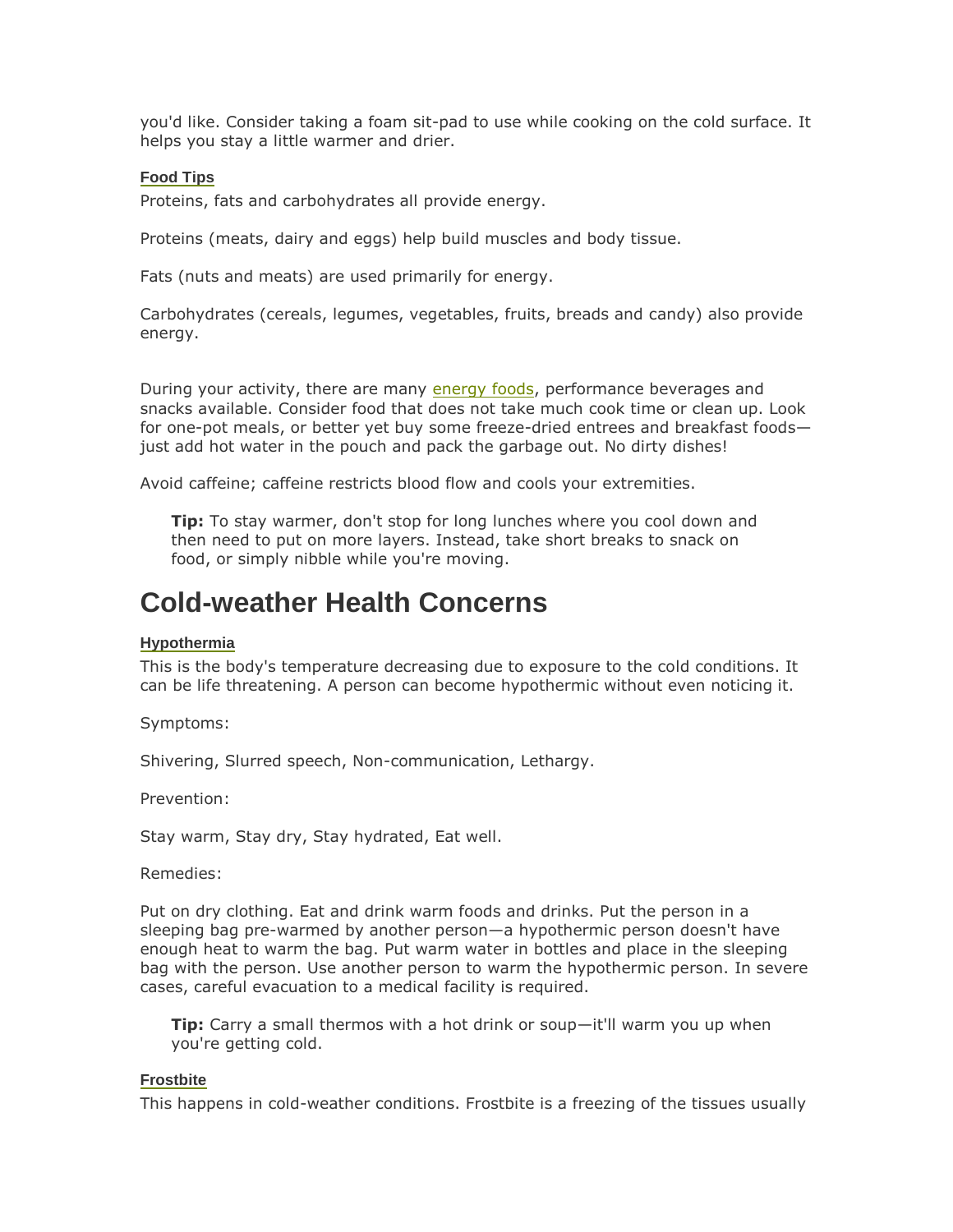on the fingers, toes, nose or face. It is a result of heat being lost faster than the blood can circulate. In severe cases, appendages may have to be amputated.

**Tip:** Use chemical heat packs to help stay warm and to avoid getting frostbite.

#### Symptoms:

Numbness to an area, Loss of sensitivity to touch, Tingling that fells like burning, Shivering, Skin appears red and then white to purple.

#### Prevention:

Don't put yourself in that position—you don't have to reach a summit; your health and well-being are more important. Be aware of your body signals. Stay warm and dry.

Remedies:

Place the cold/frostbitten appendages against warm skin, such as your feet against a companion's stomach or armpits, or your fingers in your own armpits. Use warm water—99˚F to 104˚F—on the afflicted area. Do not use fire to thaw area—speedy relief can increase the injury. Do not rub because the abrasive action could damage tissue more. Evacuate to a medical facility.

#### **Dehydration**

Even when the temperature is low, you can still get dehydrated and that's not good for your kidneys, heart or brain. So drink plenty of water—even if you're not thirsty. Drink before you become thirsty.

**Tip:** Keep the fluids flowing in freezing weather with an insulated reservoir and tubing. In extreme cold, leave the reservoir at home and use a water bottle cover for your bottle. Turn the bottle upside down. (Water freezes from the top down, so by turning it right-side up you'll be able to unscrew the cap and drink.)

A good way to determine if you're drinking enough is to check the color of your urine. If it's dark, you are dehydrated. If it's pale in color, you did a good job hydrating!

Other symptoms of dehydration in extreme temperatures:

Increased heart rate, Dry mouth, Dizziness, Muscle cramps, Confusion, Weakness.

## **Treating water**

Water filters do not work in sub-freezing weather—the filter and seals freeze. Chemical water treatments take longer to work in cold water, so allow extra time. Keep in mind that iodine is not effective against cryptosporidium and should not be used; sodium chloride is effective but requires about 4 hours contact time.